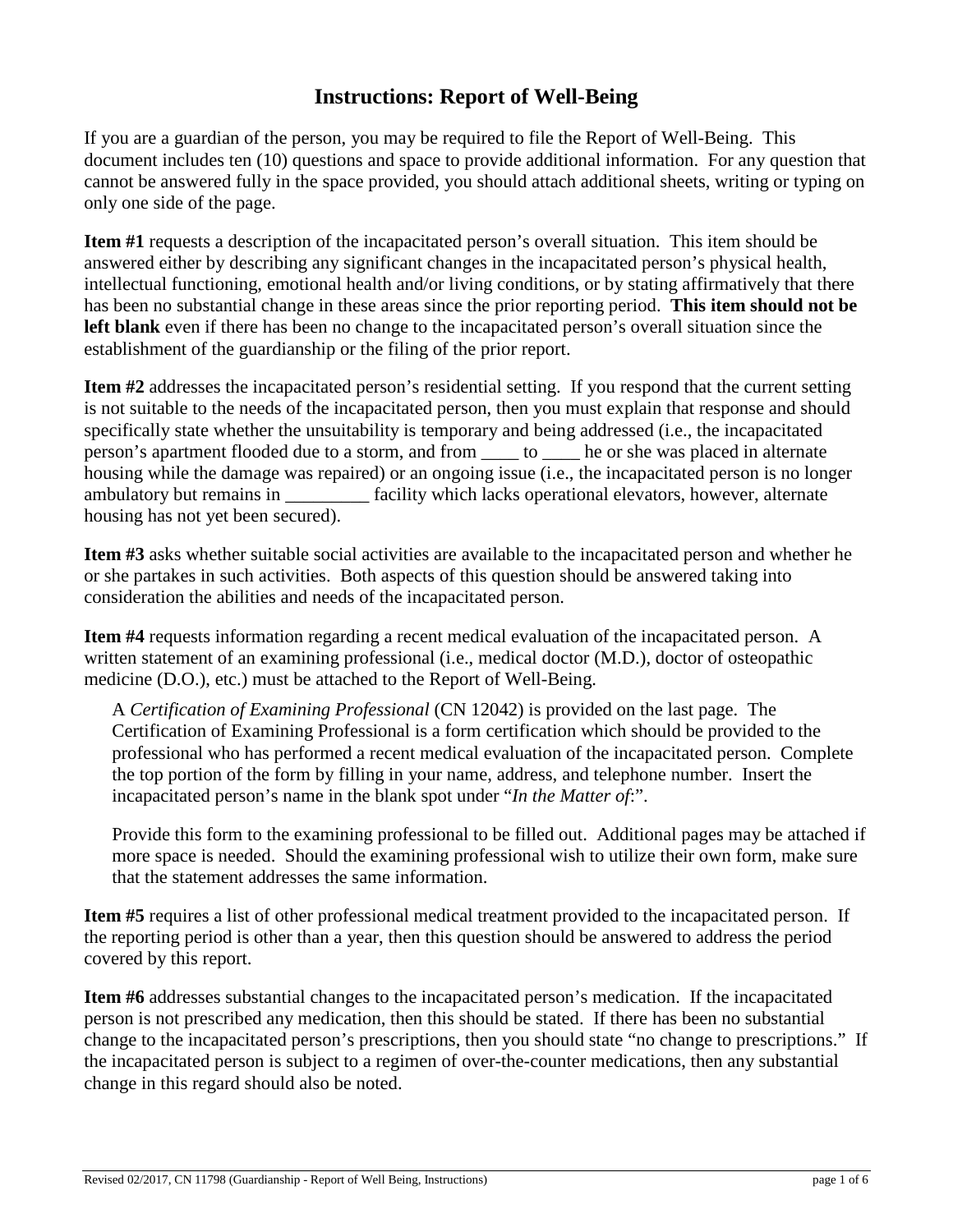**Item #7** provides for a description of the incapacitated person's treatment plan going forward. For any area that does not apply, you should note "N/A" (not applicable). Examples of additional related services include speech therapy, occupational therapy, therapeutic massage, etc.

**Item #8** directs the guardian to assess various areas of the incapacitated person's functioning. Please provide further explanation if you select "Don't Know" for any area.

**Item #9** asks if you have investigated eligibility for public benefits to which the incapacitated person may be entitled. If you have investigated all listed programs, then you should answer "Yes" even if the incapacitated person has been determined ineligible for some/all benefits.

**Item #10** allows you as guardian to identify any assistance required from the court or a community agency. Please be as specific as possible in describing any help that you need on behalf of the incapacitated person.

Following item #10 is an *optional* section in which you can add additional information about the incapacitated person and/or the guardianship.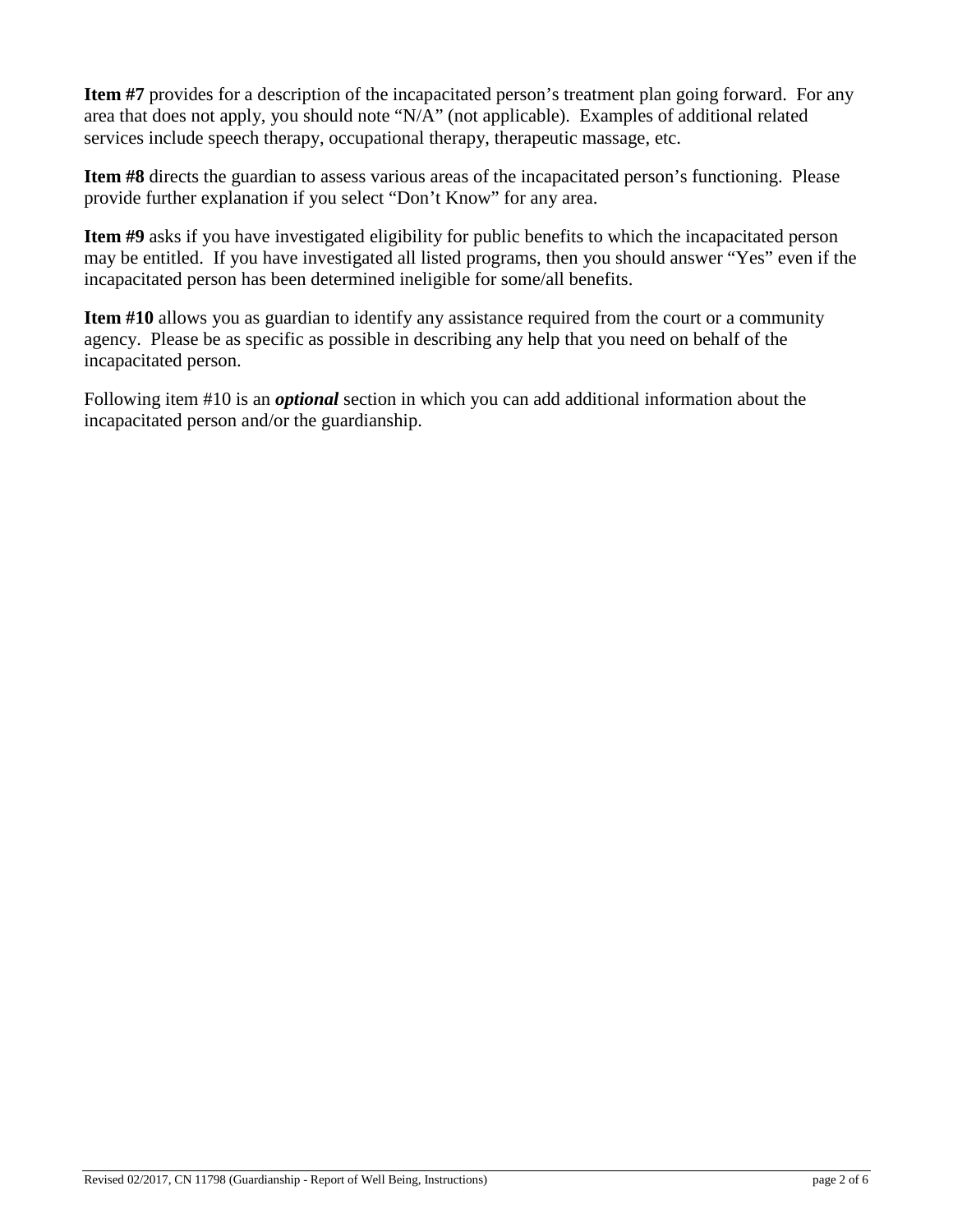| Save | Print | Clear |
|------|-------|-------|
|------|-------|-------|

### **Report of Well-Being**

**Notice to Interested Parties**: Interested parties should act to protect the welfare and/or finances of an adult incapacitated person under legal guardianship. Within the time and in the manner provided by law, interested parties may file a motion to object to actions taken by the guardian or to seek review of the guardianship. Although some guardianship reports are subject to review by authorized Judiciary and/or Surrogate personnel, interested parties remain responsible for requesting court review as to any misstatements or misconduct by a guardian.

#### **If you are Guardian of the Person, Complete the Following Questions**

Guardian's Name: Docket Number: Docket Number:

Incapacitated Person's Name:

- 1. Describe the incapacitated person's overall situation, including any significant changes in physical health, intellectual functioning, emotional health and living conditions over the past year.
- 2. Residential Setting: Is the current setting suitable to the needs of the incapacitated person?  $\square$  Yes  $\square$  No If No, please explain.
- 3. Socialization: Does the incapacitated person have access and partake in appropriate social activities, given his/her abilities and needs? Please describe.  $\Box$  Yes  $\Box$  No
- 4. Medical Examination: State the date and medical professional that last examined the incapacitated person and the purpose of such visit.

Date: Physician: Physician:

Purpose:

**Please attach a statement of the incapacitated person's condition and functional level from a professional (***e.g***. physician, psychologist, clinician) who has evaluated or examined him/her** *within this reporting period***. Either use the attached form or make sure that the statement addresses the same information.**

5. Treatment: What professional medical treatment, if not mentioned above, has been given to the incapacitated person during the preceding year?

| Date | <b>Treatment</b> |
|------|------------------|
|      |                  |
|      |                  |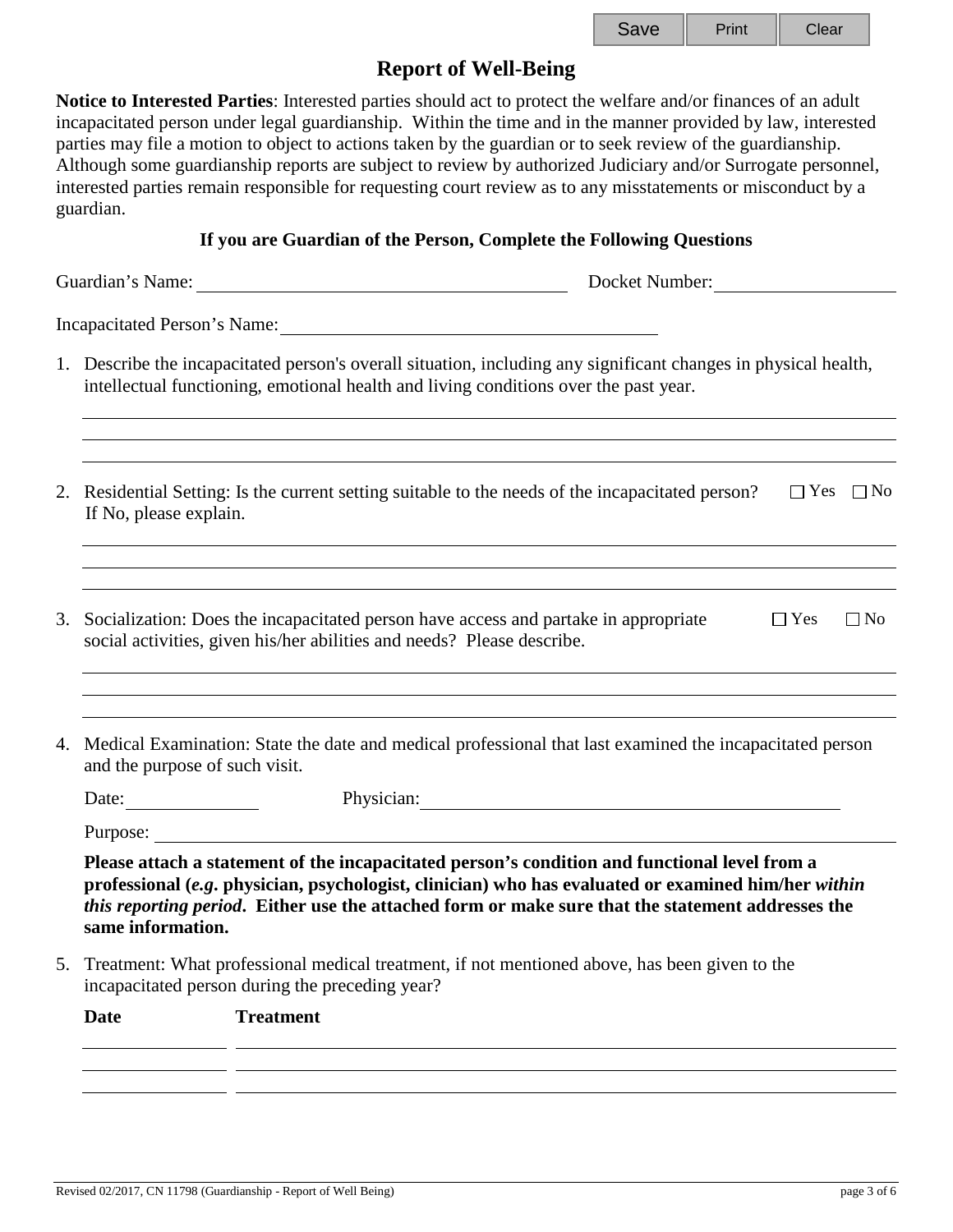| Guardian's Name:<br><u> 1980 - Jan Samuel Barbara, martin di sebagai personal di sebagai personal di sebagai personal di sebagai per</u> |                                                                                                                                                                  |                                                                                                                                                                                |                | Docket Number:                                                                                                   |        |              |           |  |
|------------------------------------------------------------------------------------------------------------------------------------------|------------------------------------------------------------------------------------------------------------------------------------------------------------------|--------------------------------------------------------------------------------------------------------------------------------------------------------------------------------|----------------|------------------------------------------------------------------------------------------------------------------|--------|--------------|-----------|--|
|                                                                                                                                          | 6. Has there been any substantial change in the incapacitated person's medication?<br>If Yes, please explain.                                                    |                                                                                                                                                                                |                |                                                                                                                  |        | $\Box$ Yes   | $\Box$ No |  |
| 7.                                                                                                                                       | Treatment Plan: Describe the treatment plan for the coming year for the incapacitated person regarding<br>(a) Medical Treatment:                                 | <u> 1989 - Johann Stoff, deutscher Stoffen und der Stoffen und der Stoffen und der Stoffen und der Stoffen und der</u>                                                         |                |                                                                                                                  |        |              |           |  |
|                                                                                                                                          | (b) Dental Treatment:                                                                                                                                            | <u> 1989 - Johann Stoff, deutscher Stoffen und der Stoffen und der Stoffen und der Stoffen und der Stoffen und der</u><br><u> 1980 - Johann Barn, fransk politik (f. 1980)</u> |                |                                                                                                                  |        |              |           |  |
|                                                                                                                                          |                                                                                                                                                                  |                                                                                                                                                                                |                | and the control of the control of the control of the control of the control of the control of the control of the |        |              |           |  |
|                                                                                                                                          |                                                                                                                                                                  |                                                                                                                                                                                |                | and the control of the control of the control of the control of the control of the control of the control of the |        |              |           |  |
| 8.                                                                                                                                       | Guardian's current assessment of Incapacitated Person's: (check a rating box for each category)                                                                  | 1 Excellent                                                                                                                                                                    | 2 Satisfactory | 3 Fair                                                                                                           | 4 Poor | 5 Don't Know |           |  |
|                                                                                                                                          | Physical Health                                                                                                                                                  |                                                                                                                                                                                |                |                                                                                                                  |        |              |           |  |
|                                                                                                                                          | <b>Emotional Health</b>                                                                                                                                          |                                                                                                                                                                                |                |                                                                                                                  |        |              |           |  |
|                                                                                                                                          | <b>Intellectual Functioning</b>                                                                                                                                  |                                                                                                                                                                                |                |                                                                                                                  |        |              |           |  |
|                                                                                                                                          | <b>Living Situation</b>                                                                                                                                          |                                                                                                                                                                                |                |                                                                                                                  |        |              |           |  |
| 9.                                                                                                                                       | Has eligibility for such programs as Social Security, Medicare, Medicaid, SSI or Food<br>Stamps been investigated? If No, state reason.                          |                                                                                                                                                                                |                |                                                                                                                  |        | $\Box$ Yes   | $\Box$ No |  |
|                                                                                                                                          | 10. Is information or assistance, whether from the court or a community agency, required?<br>If Yes, please describe.                                            |                                                                                                                                                                                |                |                                                                                                                  |        | $\Box$ Yes   | $\Box$ No |  |
|                                                                                                                                          | <b>Optional:</b>                                                                                                                                                 |                                                                                                                                                                                |                |                                                                                                                  |        |              |           |  |
|                                                                                                                                          | In addition to the information provided above, the court should be aware of the following issues related to the<br>incapacitated person and/or the guardianship: |                                                                                                                                                                                |                |                                                                                                                  |        |              |           |  |
|                                                                                                                                          |                                                                                                                                                                  |                                                                                                                                                                                |                |                                                                                                                  |        |              |           |  |
|                                                                                                                                          |                                                                                                                                                                  |                                                                                                                                                                                |                |                                                                                                                  |        |              |           |  |

**Note**: The Judiciary's Guardian Support/Guardianship Monitoring Program webpage, found at [http://www.njcourts.gov/courts/civil/guardianship.html,](http://www.njcourts.gov/courts/civil/guardianship.html) features general court information, forms, frequently asked questions, and helpful links.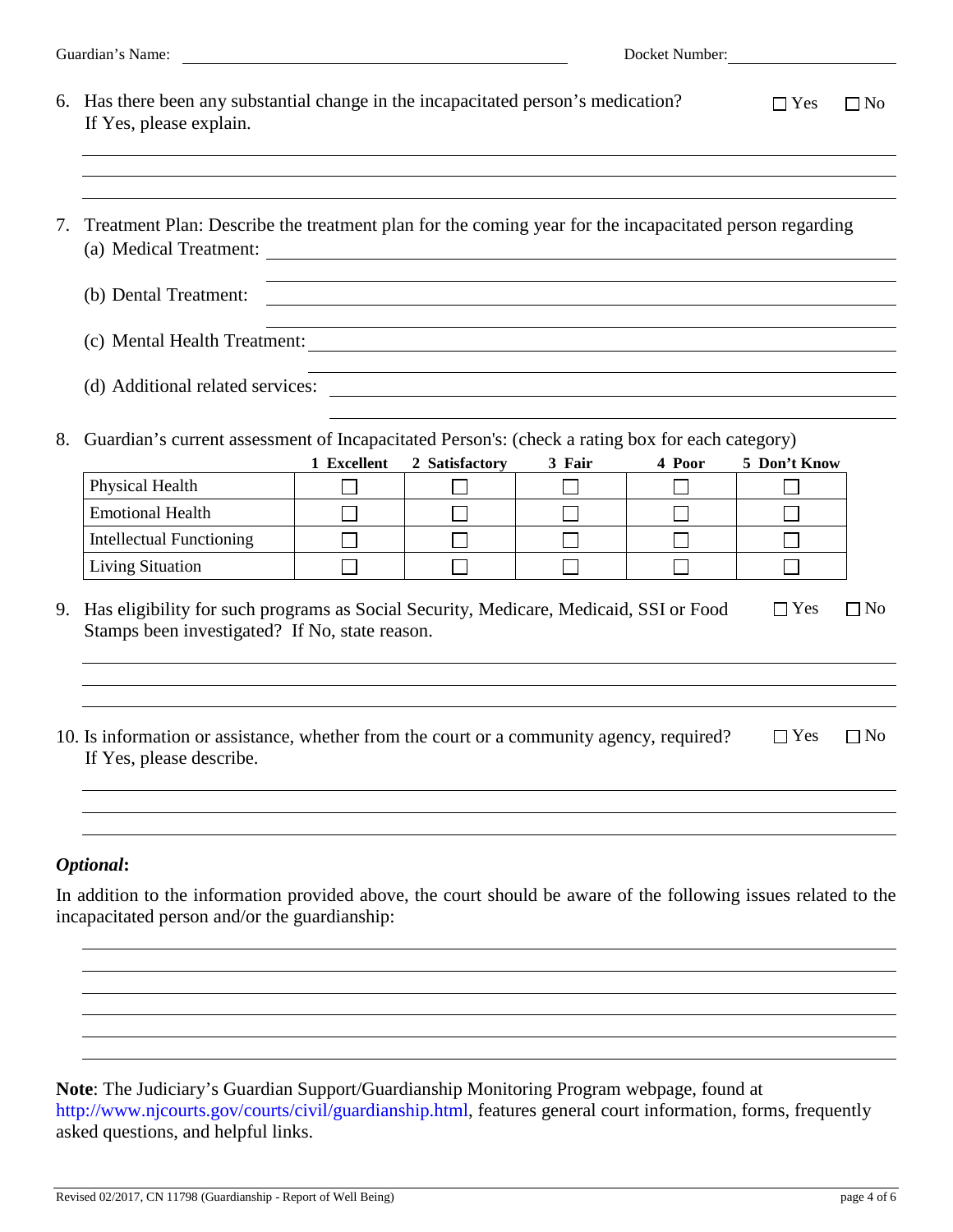## **Certification**

, certifies that I/we am/are the Guardian(s) of the within named

(insert your name)

incapacitated person and that the attached report of well-being is to the best of my/our personal knowledge, complete and true statement of my/our activities as Guardian(s). I/we will supplement this form as may be necessary should additional information become available.

I/We am/are aware that if any of the foregoing statements are willfully false, I/we am/are subject to punishment.

| Date                | Signature of Guardian    |  |  |
|---------------------|--------------------------|--|--|
|                     | Print Name               |  |  |
| If applicable: Date | Signature of Co-Guardian |  |  |
|                     | Print Name               |  |  |
| If applicable: Date | Signature of Co-Guardian |  |  |
|                     |                          |  |  |

Print Name